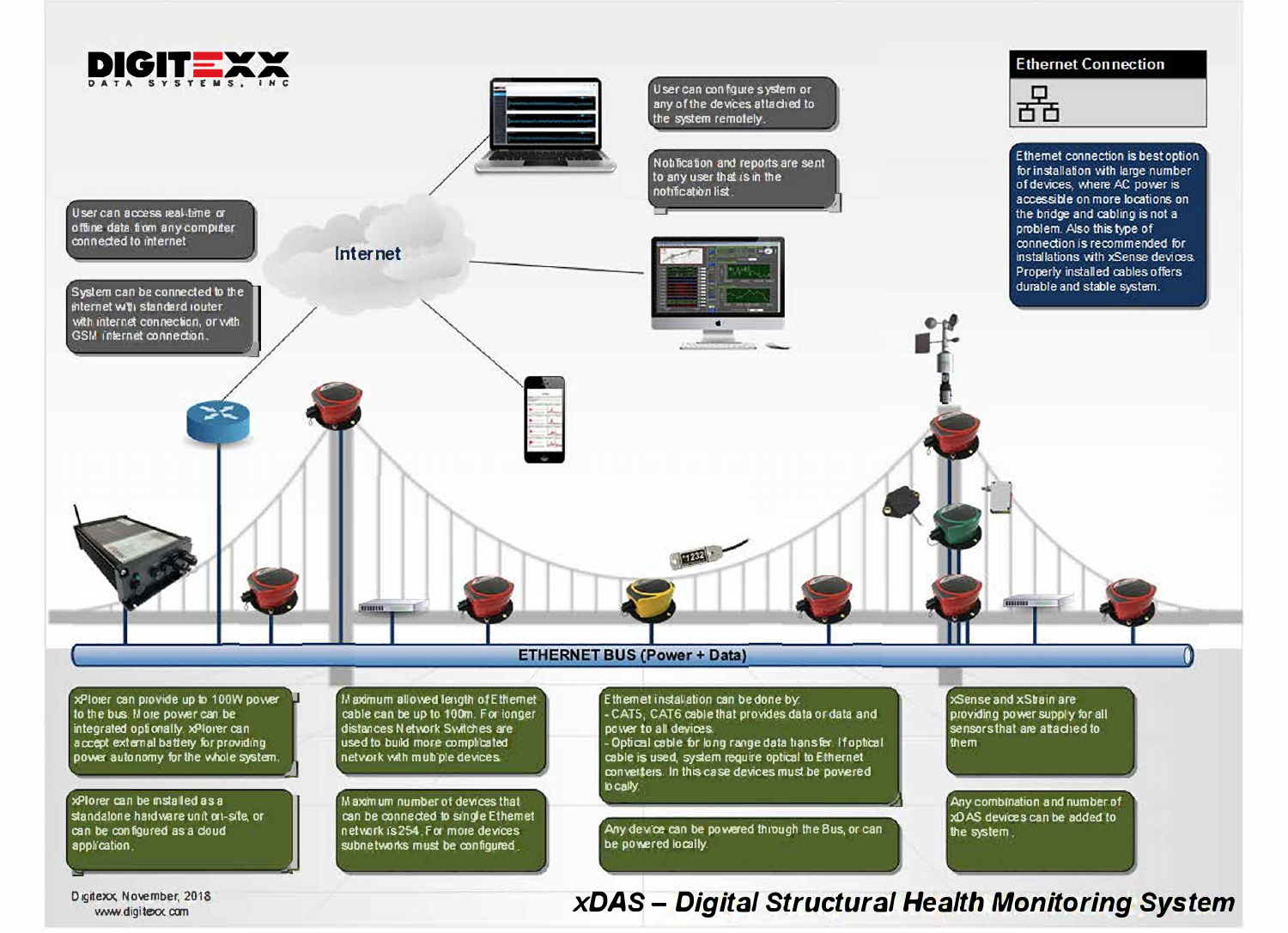

Digitexx, November, 2018 vww.digiteox.com

## xDAS - Digital Structural Health Monitoring System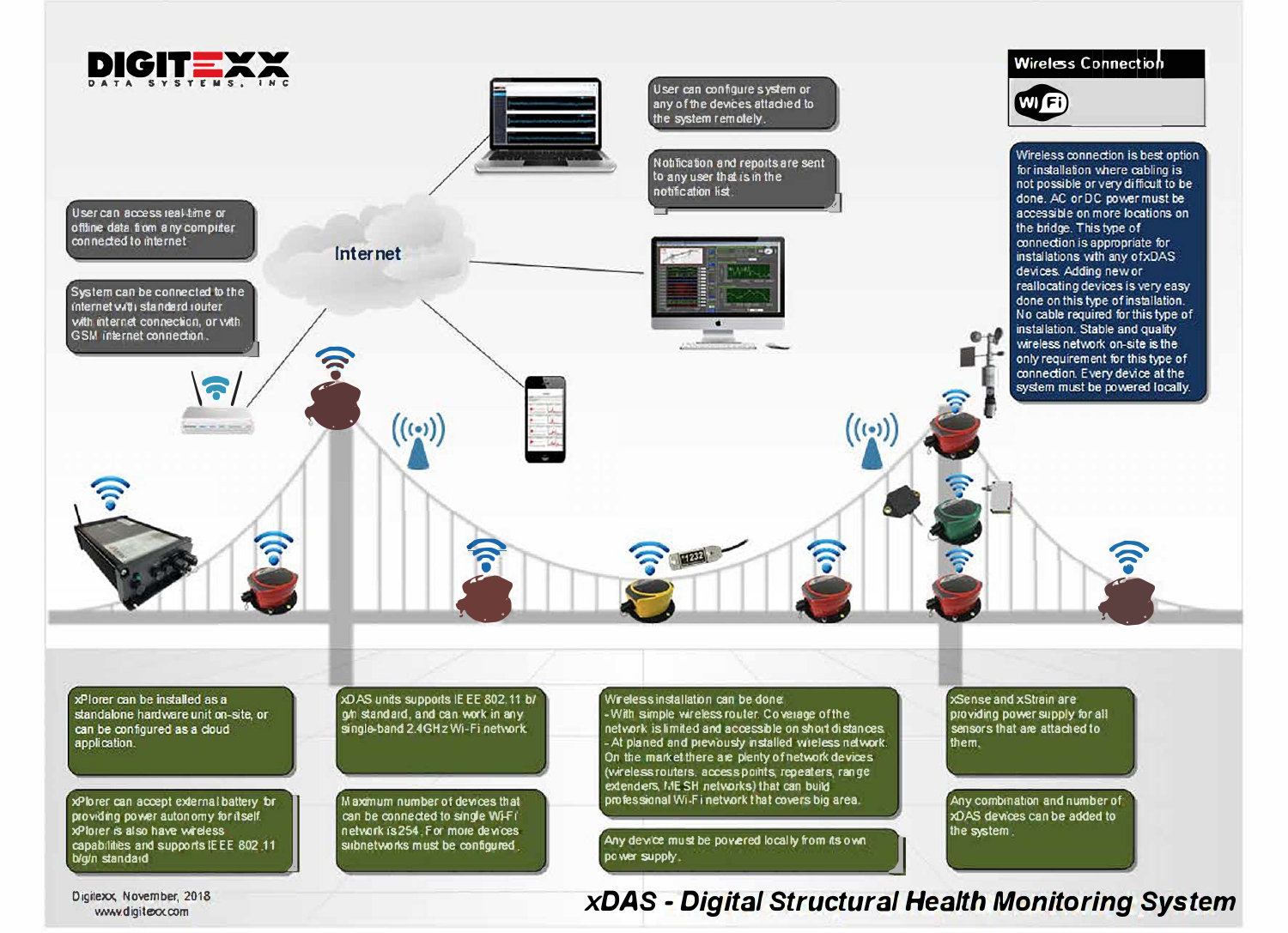